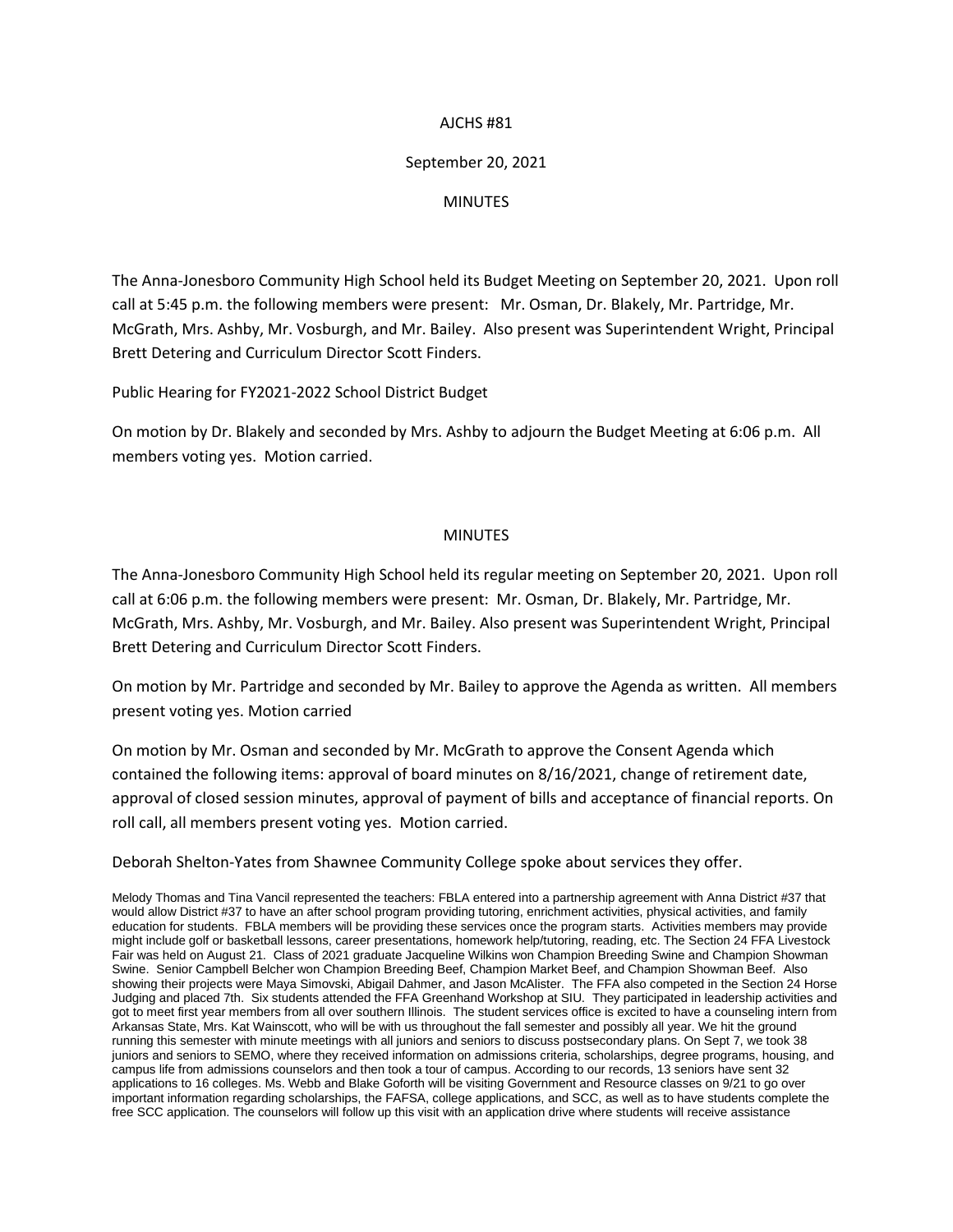completing their other college applications at school. Ms. Webb and Mrs. Miller are also taking appointments from senior parents during Parent Teacher Conferences to assist them in completing their FAFSA applications. Mrs. Miller has visited freshmen study halls to begin postsecondary option education, including career aptitude testing. This will be followed up with individual four-year plan meetings in November. Mrs. McCauley, our new school social worker, has been working closely with the special education department to meet students' social emotional goals. With assistance from Mrs. Wainscott, she has also connected with a handful of students who utilize the comfort closet on a regular basis, providing them with weekly bags to take home. Finally, we have already had a plethora of referrals to Union County Counseling Service this year, and Emmy's caseload continues to expand. Of major concern are anxiety and depression, and the presentation of these issues has been worse than in years' past, with the counseling office seeing a greater number of students in more severe distress than has been historically typical. The BioMed class has had several speakers already this year. Their first speaker was retired CSI Tammy Turner. Then Officer Leek visited the class to discuss digital evidence. The class held a Google Meet with SIU instructor and retired Carbondale detective Paul Echols. Additionally, former AJ BioMed student Mallory Cochran, visited the class and discussed her degree as an occupational therapy assistant. She also spoke with the class about college and career decisions they are making as seniors. Beta Club is welcoming over 60 new members this year and looks forward to expanding the club's involvement in the school and community. The Culinary Arts classes have been busy with catering opportunities. Wildcat T's has been very busy prepping for the fall athletic seasons and homecoming for AJ and surrounding districts. Bismarck-Henning High School used our services again this year for their football apparel with a very large money making order. From Sept. 1 to Sept. 15, the A-J Facebook page uploaded 9 posts. An analysis of the metrics on the page yielded the following results: those 9 posts over that period of time reached an average of 2,247 people with an average of 504 engagements per post. Additionally, the page currently has 2,025 followers (as of this morning). Per a parent in the community regarding posts from this time period, "I am totally loving this. It is kind of like a version of Mom's refrigerator with papers of all the kids A's on tests. I hope A-J keeps posting its academic successes. I think it's a cool way to promote teachers giving creative assignments and interesting ways to learn. It definitely will encourage students to do their best." The 2022 Spring Musical will be "SpongeBob Squarepants: The Broadway Musical." Performances are set for March 25-27, 2022. Stage Crew will begin working in October/November and auditions for the cast will be in November. We are hopeful to present performances as close to pre-Covid "normal" as possible. Mrs. Richbourg's Advanced Bio 2 classes are getting ready to begin an investigation project through Planting Science which is part of the Botanical Society of America. Planting Science is located in St. Louis MO. The classes will be working with a researcher from the National Botanical Research Institute in Lucknow, India. They will be investigating osmosis, diffusion, and transpiration in celery.

Curriculum Director Finders reported on CTE Innovation Grant, 1 to 1 Program, and carryovers from remote learning.

Athletic Director Rick Livesay reported on the completion of the track, a new wrestling mat, a cheer mat, and getting bids for a sound system.

Principal Detering reported on failure report, discipline, and homecoming.

Superintendent Wright presented on renewal rates for insurance, 1 % sales tax review, IASB Fall Dinner, new mandate regarding vaccinations/weekly testing, and an a MOU from Shawnee Development Council for the use of our facilities.

On motion by Mrs. Ashby and seconded by Mr. Osman for the Board to enter into closed session at 7:08p.m. for the following reasons (1) the purpose of appointment, employment, compensation, discipline, performance, or dismissal of specific employee of the public body or legal counsel for the public body, including hearing testimony on a complaint lodged against an employee of the public body or against legal counsel for the public to determine its validity. 5ILCS 120/2(c)(1) Collective negotiating matters between the public body and its employees or their representatives, or deliberations concerning salary schedule for one or more classes of employees. 5 ILCS 120/2 (c)(2) On roll call, all members present voting yes. Motion carried.

On motion by Mr. Partridge and seconded by Mr. McGrath to return to regular session at 7:31 p.m. On roll call, all members present voting yes. Motion carried.

On motion by Mr. McGrath and seconded by Mrs. Ashby to Adopt of FY 2021-22 School District Budget. On roll call, all members present voting yes. Motion carried.